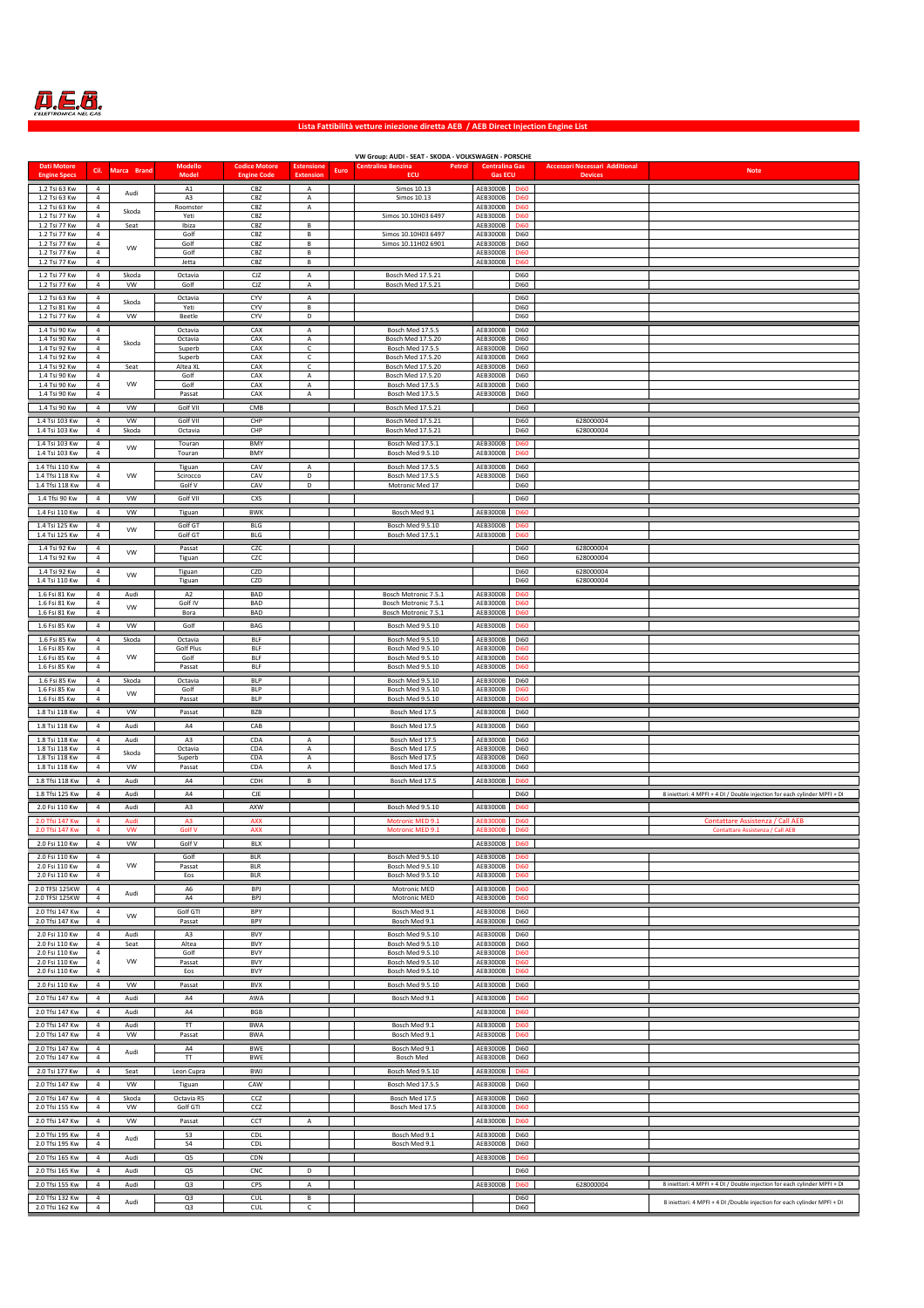| 2.8 Fsi 150 Kw | Audi    | A6             | AUZ        |  | Continental 5WP46025 Simos 8.10 | DI108 |                                  |
|----------------|---------|----------------|------------|--|---------------------------------|-------|----------------------------------|
| 3.0 Fsi 213 Kw | Audi    | A6             | CAJ        |  | Continental                     | DI108 | Contattare Assistenza / Call AEB |
| 3.2 FSI 188 kw | Audi    | A4             | AUK        |  | Siemens VDO 5WP45004            | D1108 |                                  |
| 3.2 FSI 188 kw |         | A <sub>6</sub> | AUK        |  | Siemens VDO 5WP45004            | D1108 |                                  |
| 4.2 FSI 257 Kw | Audi    | O <sub>7</sub> | BAR        |  | Bosch Med 9.1.1                 | D1108 |                                  |
| 4.2 FSI 257 Kw | Audi    | A <sub>6</sub> | <b>BVJ</b> |  | Bosch Med 9.1.1                 | DI108 |                                  |
| 3.6 FSI 191 Kw | Skoda   |                | CDV        |  | Bosch DI-Motronic Mw04 Med 9.1  | D1108 |                                  |
| 3.6 FSI 191 Kw |         | Superb         | CDV        |  | Bosch Med 17.1.6                | DI108 |                                  |
| 3.6 FSI 213 Kw | Porsche | Cavenne        | M55.01     |  | <b>Bosch DI-Motronic</b>        | DI108 |                                  |

|                                           | <b>BMW - MINI</b> |             |                            |                                            |                                       |      |                                            |                                         |                            |                                                         |                                  |  |  |  |
|-------------------------------------------|-------------------|-------------|----------------------------|--------------------------------------------|---------------------------------------|------|--------------------------------------------|-----------------------------------------|----------------------------|---------------------------------------------------------|----------------------------------|--|--|--|
| <b>Dati Motore</b><br><b>Engine Specs</b> | k cil.            | Marca Brand | Modello<br><b>Model</b>    | <b>Codice Motore</b><br><b>Engine Code</b> | <b>Estensione</b><br><b>Extension</b> | Euro | Centralina Benzina<br>Petrol<br><b>ECU</b> | <b>Centralina Gas</b><br><b>Gas ECU</b> |                            | <b>Accessori Necessari Additional</b><br><b>Devices</b> | <b>Note</b>                      |  |  |  |
| 1.5 T 100 Kw                              |                   | Mini        | Mini Cooper                | <b>B38A15A</b>                             |                                       |      |                                            |                                         | Di 108                     |                                                         |                                  |  |  |  |
| 1.6 T 100 Kw<br>1.6 T 100 Kw              |                   | <b>BMW</b>  | 116 i (F20)<br>316 i (F30) | N13B16A<br>N13B16A                         |                                       |      |                                            |                                         | Di 60<br>Di 60             |                                                         | Contattare Assistenza / Call AEB |  |  |  |
| 1.6 T 128 Kw<br>1.6 T 141 Kw              |                   | Mini        | Mini Cooper<br>Mini Cooper | N14B16A<br>N14B16A                         |                                       |      | Bosch MED 17.2<br>Bosch MED 17.2           | AEB3000B<br>AEB3000B Di60               | <b>Di60</b>                |                                                         |                                  |  |  |  |
| 1.6 T 135 Kw<br>1.6 T 135 Kw              |                   | Mini        | Mini<br>Mini Countryman    | N18B16A<br>N18B16A                         |                                       |      |                                            | AEB3000B<br>AEB3000B                    | <b>Di60</b><br><b>Di60</b> |                                                         |                                  |  |  |  |
| 1.6 T 160 Kw                              |                   | Mini        | Mini Countryman            | N18B16C                                    |                                       |      |                                            | AEB3000B                                | <b>Di60</b>                |                                                         |                                  |  |  |  |
| 2.0 T 141 Kw                              |                   | Mini        | Mini Cooper S              | B48A20A                                    |                                       |      |                                            |                                         | Di 60                      |                                                         |                                  |  |  |  |
| 2.0 T 135 Kw                              |                   | <b>BMW</b>  | X <sub>3</sub>             | N20B20A                                    |                                       |      |                                            |                                         | Di 60                      |                                                         |                                  |  |  |  |
| 2.0 T 135 Kw                              |                   | <b>BMW</b>  | 320 XDrive                 | <b>N20B20B</b>                             |                                       |      |                                            |                                         | Di 60                      |                                                         |                                  |  |  |  |

| <b>Dati Motore</b>  | Cil. | Marca Brand | Modello          | <b>Codice Motore</b> | <b>Estensione</b> | Euro | Centralina Benzina<br>Petrol | <b>Centralina Gas</b> | <b>Accessori Necessari Additional</b> | <b>Note</b> |
|---------------------|------|-------------|------------------|----------------------|-------------------|------|------------------------------|-----------------------|---------------------------------------|-------------|
| <b>Engine Specs</b> |      |             | Model            | <b>Engine Code</b>   | <b>Extension</b>  |      | ECU                          | <b>Gas ECU</b>        | <b>Devices</b>                        |             |
| 3.0 SiDi 198 Kw     |      | Cadillac    | SRX              | LF <sub>1</sub>      |                   |      | E39                          | Di 108                |                                       |             |
| 3.6 SiDi 246 Kw     |      | Chevrolet   | Camaro           |                      |                   |      | E39                          | Di 108                |                                       |             |
| 3.6 SiDi 224 Kw     |      | Chevrolet   | Camaro           | 3.6LV6               |                   |      | Bosch AC Delco AAG2          | Di 108                |                                       |             |
| 3.6 SiDi 224 Kw     |      | Cadillac    | CTS <sub>4</sub> | 3.6LV6               |                   |      | Bosch AC Delco AAG2          | Di 108                |                                       |             |

|                                           | <b>FORD</b> |             |                  |                                            |                                     |  |                                     |                                         |             |                                                         |             |  |  |
|-------------------------------------------|-------------|-------------|------------------|--------------------------------------------|-------------------------------------|--|-------------------------------------|-----------------------------------------|-------------|---------------------------------------------------------|-------------|--|--|
| <b>Dati Motore</b><br><b>Engine Specs</b> | Cil.        | Marca Brand | Modello<br>Model | <b>Codice Motore</b><br><b>Engine Code</b> | Estensione Euro<br><b>Extension</b> |  | Centralina Benzina<br>Petrol<br>ECU | <b>Centralina Gas</b><br><b>Gas ECU</b> |             | <b>Accessori Necessari Additional</b><br><b>Devices</b> | <b>Note</b> |  |  |
| 1.6 111 Kw                                |             |             | Focus            | JQD                                        |                                     |  |                                     | AEB3000B                                | <b>Di60</b> |                                                         |             |  |  |
| 1.6 111 Kw                                |             | Ford        |                  | JQD                                        |                                     |  |                                     | AEB3000B                                | <b>Di60</b> |                                                         |             |  |  |
| 1.6 111 Kw                                |             |             | C-Max            | JQD                                        |                                     |  |                                     | AEB3000B                                | <b>Di60</b> |                                                         |             |  |  |
| 1.6 111 Kw                                |             |             |                  | JQD                                        |                                     |  |                                     | AEB3000B                                | <b>Di60</b> |                                                         |             |  |  |
| 1.6 111 Kw                                |             | Ford        | Kuga             | <b>JQM</b>                                 |                                     |  |                                     | AEB3000B Di60                           |             |                                                         |             |  |  |
| 1.8 96 Kw                                 |             | Ford        | Mondeo III       | CFBA                                       |                                     |  |                                     | AEB3000B Di60                           |             |                                                         |             |  |  |
| 2.0 149 Kw                                |             | Ford        | Focus            | <b>TNWA</b>                                |                                     |  |                                     | AEB3000B Di60                           |             |                                                         |             |  |  |
| 2.0 149 Kw                                |             |             | S-Max            | TNWA                                       |                                     |  |                                     | AEB3000B Di 60                          |             |                                                         |             |  |  |
| 2.0 177 Kw                                |             | Ford        | S-Max            | <b>TPWA</b>                                |                                     |  |                                     | AEB3000B                                | <b>Di60</b> |                                                         |             |  |  |
| 3.5 272 Kw                                |             | Ford        | F150             | DFMXT0354DX                                |                                     |  |                                     |                                         | Di 108      |                                                         |             |  |  |

|                     | GRUPPO FCA: ALFA ROMEO - FIAT - LANCIA - CHRYSLER - DODGE - JEEP - MASERATI - RAM - ABARTH - SRT |                  |                |                      |                   |             |                                            |                       |             |                                       |                                  |  |  |  |  |
|---------------------|--------------------------------------------------------------------------------------------------|------------------|----------------|----------------------|-------------------|-------------|--------------------------------------------|-----------------------|-------------|---------------------------------------|----------------------------------|--|--|--|--|
| <b>Dati Motore</b>  |                                                                                                  | Cil. Marca Brand | <b>Modello</b> | <b>Codice Motore</b> | <b>Estensione</b> |             | <b>Centralina Benzina</b><br><b>Petrol</b> | <b>Centralina Gas</b> |             | <b>Accessori Necessari Additional</b> | <b>Note</b>                      |  |  |  |  |
| <b>Engine Specs</b> |                                                                                                  |                  | <b>Model</b>   | <b>Engine Code</b>   | Extension         | <b>Euro</b> | ECU                                        | <b>Gas ECU</b>        |             | <b>Devices</b>                        |                                  |  |  |  |  |
|                     |                                                                                                  |                  |                |                      |                   |             |                                            |                       |             |                                       |                                  |  |  |  |  |
| 1.8 Tbi 147 Kw      |                                                                                                  | Alfa Romeo       | 159            | 939B1000             |                   |             | <b>Bosch Motronic</b>                      | AEB3000B              | Di60        |                                       |                                  |  |  |  |  |
| 1.8 Tbi 147 Kw      |                                                                                                  | Lancia           | Delta          | 939B1000             |                   |             | <b>Bosch Motronic</b>                      | AEB3000B              |             |                                       |                                  |  |  |  |  |
| 1.8 Tbi 172 Kw      |                                                                                                  | Alfa Romeo       | Giulietta Q.V. | 939B1000             |                   |             | <b>Bosch Motronic</b>                      | <b>AEB3000B</b>       | <b>Di60</b> |                                       | Contattare Assistenza / Call AEB |  |  |  |  |

|                                           | <b>HYUNDAI - KIA</b> |             |                         |                                            |                                       |           |                                                   |                                         |             |                                                         |                                                           |  |  |  |
|-------------------------------------------|----------------------|-------------|-------------------------|--------------------------------------------|---------------------------------------|-----------|---------------------------------------------------|-----------------------------------------|-------------|---------------------------------------------------------|-----------------------------------------------------------|--|--|--|
| <b>Dati Motore</b><br><b>Engine Specs</b> | Cil.                 | Marca Brand | Modello<br><b>Model</b> | <b>Codice Motore</b><br><b>Engine Code</b> | <b>Estensione</b><br><b>Extension</b> | Euro      | <b>Centralina Benzina</b><br>Petrol<br><b>ECU</b> | <b>Centralina Gas</b><br><b>Gas ECU</b> |             | <b>Accessori Necessari Additional</b><br><b>Devices</b> | <b>Note</b>                                               |  |  |  |
| 1.6 GDI 97 Kw                             |                      |             | IX35 / Tucson           | G4FD                                       |                                       | <b>6B</b> |                                                   | AEB3000B                                | <b>Di60</b> |                                                         | Emulazione differente da E5 / Different emulation than E5 |  |  |  |
| 1.6 GDI 99 Kw                             |                      | Hyundai     | IX35 / Tucson           | G4FD                                       |                                       | 5         | Kefico Bosch Med 17.9.8                           | AEB3000B                                | <b>Di60</b> |                                                         |                                                           |  |  |  |
| 1.6 GDI 99 Kw                             |                      |             | $ 40\rangle$            | G4FD                                       |                                       |           | Kefico Bosch Med 17.9.8                           | AEB3000B                                | <b>Di60</b> |                                                         |                                                           |  |  |  |
| 1.6 GDI 99 Kw                             |                      |             | Carens                  | G4FD                                       |                                       |           | Kefico Bosch Med 17.9.8                           | AEB3000B                                | <b>Di60</b> |                                                         |                                                           |  |  |  |
| 1.6 GDI 99 Kw                             |                      | Kia         | Cee'd                   | G4FD                                       |                                       | 5         | Kefico Bosch Med 17.9.8                           | AEB3000B                                | <b>Di60</b> |                                                         |                                                           |  |  |  |
| 1.6 GDI 99 Kw                             |                      |             | Sportage                | G4FD                                       |                                       |           | Kefico Bosch Med 17.9.8                           | AEB3000B                                | <b>Di60</b> |                                                         |                                                           |  |  |  |
| 1.6 GDI 103 Kw                            |                      | Hyundai     | Veloster                | G4FD                                       |                                       |           | Kefico Bosch Med 17.9.8                           | AEB3000B                                | <b>Di60</b> |                                                         |                                                           |  |  |  |
| 1.6 GDI 103 Kw                            |                      | Kia         | Soul                    | G4FD                                       |                                       | 5         | Kefico Bosch Med 17.9.8                           | AEB3000B                                | <b>Di60</b> |                                                         |                                                           |  |  |  |
| 1.6 T-GDI 130 Kw                          |                      |             | Veloster                | G4FJ                                       |                                       | <b>6B</b> |                                                   |                                         | Di60        |                                                         |                                                           |  |  |  |
|                                           |                      | Hyundai     |                         |                                            |                                       |           |                                                   |                                         |             |                                                         |                                                           |  |  |  |
| 1.6 T-GDI 130 Kw                          |                      |             | Tucson                  | G4FJ                                       |                                       | <b>6B</b> |                                                   |                                         | <b>Di60</b> |                                                         |                                                           |  |  |  |
| 2.0 GDI 122Kw                             |                      | Hvundai     | IX35                    | G4NC                                       |                                       |           | Bosch Med 17.9.8                                  | AEB3000B Di60                           |             |                                                         |                                                           |  |  |  |

|                     | <b>JAGUAR - LAND ROVER</b> |                   |                    |                      |                  |      |                                     |                       |                                       |             |  |  |  |  |
|---------------------|----------------------------|-------------------|--------------------|----------------------|------------------|------|-------------------------------------|-----------------------|---------------------------------------|-------------|--|--|--|--|
| <b>Dati Motore</b>  |                            | Cil. Marca Brand  | Modello            | <b>Codice Motore</b> | Estensione       | Euro | Centralina Benzina<br><b>Petrol</b> | <b>Centralina Gas</b> | <b>Accessori Necessari Additional</b> | <b>Note</b> |  |  |  |  |
| <b>Engine Specs</b> |                            |                   | Model              | <b>Engine Code</b>   | <b>Extension</b> |      | ECU                                 | <b>Gas ECU</b>        | <b>Devices</b>                        |             |  |  |  |  |
| 2.0 T 16v 177 Kw    |                            |                   | Range Rover Evoque | 204PT                |                  |      |                                     | AEB3000B              |                                       |             |  |  |  |  |
| 2.0 T 16v 177 Kw    |                            | <b>Land Rover</b> | Freelander 4X4     | 204PT                |                  |      |                                     | AEB3000B              |                                       |             |  |  |  |  |
| 2.0 T 16v 177 Kw    |                            | Jaguar            | XF                 | 204PT                |                  |      |                                     | AEB3000B              |                                       |             |  |  |  |  |

|                                           | <b>MITSUBISCHI</b> |                  |                     |                    |                   |      |                              |                       |             |                                       |                                  |  |  |  |
|-------------------------------------------|--------------------|------------------|---------------------|--------------------|-------------------|------|------------------------------|-----------------------|-------------|---------------------------------------|----------------------------------|--|--|--|
| <b>Dati Motore</b><br><b>Engine Specs</b> |                    | Cil. Marca Brand | Modello             | Codice Motore      | <b>Estensione</b> | Euro | Centralina Benzina<br>Petrol | <b>Centralina Gas</b> |             | <b>Accessori Necessari Additional</b> | <b>Note</b>                      |  |  |  |
|                                           |                    |                  | Model               | <b>Engine Code</b> | <b>Extension</b>  |      | ECU                          | <b>Gas ECU</b>        |             | <b>Devices</b>                        |                                  |  |  |  |
|                                           |                    |                  |                     |                    |                   |      |                              |                       |             |                                       |                                  |  |  |  |
| 1.8 GDI 88 Kw                             |                    | Mitsubischi      | <b>Paiero Pinin</b> | 4G93               |                   |      |                              |                       | <b>Di60</b> |                                       | Contattare Assistenza / Call AEB |  |  |  |
| 1.8 GDI 88 Kw                             |                    | Mitsubischi      | <b>Paiero Pinin</b> | 4G93               |                   |      |                              |                       | <b>Di60</b> |                                       | Contattare Assistenza / Call AEB |  |  |  |
|                                           |                    |                  |                     |                    |                   |      |                              |                       |             |                                       |                                  |  |  |  |
| 2.0 GDI 95 Kw                             |                    | Mitsubischi      | <b>Paiero Pinin</b> | 4G93               |                   |      |                              |                       | <b>Di60</b> |                                       | Contattare Assistenza / Call AEB |  |  |  |

| <b>Dati Motore</b><br><b>Engine Specs</b> | cii. | Marca Brand | Modello<br>Model | <b>Codice Motore</b><br><b>Engine Code</b> | <b>Estensione</b><br>Extension | Euro            | Centralina Benzina<br>Petrol<br>ECU | <b>Centralina Gas</b><br><b>Gas ECU</b> |                | <b>Accessori Necessari Additional</b><br><b>Devices</b>             | <b>Note</b>                                                             |
|-------------------------------------------|------|-------------|------------------|--------------------------------------------|--------------------------------|-----------------|-------------------------------------|-----------------------------------------|----------------|---------------------------------------------------------------------|-------------------------------------------------------------------------|
| 1.0 T SGE 66 Kw                           |      | Opel        | Adam             | B10XFT                                     |                                | <b>6B</b>       |                                     |                                         | <b>Di60</b>    | TAP 628000004.Pressure Emulator                                     |                                                                         |
| 1.0 T SGE 66 Kw                           |      |             | Corsa            | B10XFT                                     |                                | <b>6B</b>       |                                     |                                         | <b>Di60</b>    | 628454000                                                           |                                                                         |
| 1.4 T 110 Kw<br>1.4 T 112 Kw              |      | Opel        | Astra<br>Mokka   | B14XFT<br>B14XFT                           |                                | <b>6B</b><br>6B |                                     |                                         | Di 60<br>Di 60 | TAP 628000004. Pressure Emulator<br>628454000 with +12 battery wire | Tubo teflon "SAUG109-4 + Tubo TF6" / Teflon pipe "SAUG109-4 + Tubo TF6" |
| 1.6 T 125 Kw                              |      | Opel        | Insignia         | A16XHT                                     |                                | <b>6B</b>       |                                     |                                         | Di 60          | TAP 628000004, Pressure Emulator                                    |                                                                         |
| 1.6 T 125 Kw                              |      | Opel        | Insignia         | B16SHT                                     |                                | <b>6B</b>       | GM Delphi E80                       |                                         | Di 60          | 628454000 with +12 battery wire                                     |                                                                         |
| 2.0 T 162 Kw                              |      | Opel        | Insignia         | A20NHT                                     |                                |                 | Siemens AC Delco E39                |                                         | <b>Di60</b>    | Pressure Emulator 628454000                                         |                                                                         |
| 2.0 T 162 Kw                              |      |             |                  | A20NHT                                     |                                |                 | Siemens AC Delco E69                | AEB3000B                                | <b>Di60</b>    |                                                                     |                                                                         |
| 2.0 T 184 Kw                              |      | Opel        | Insignia         | A20NFT                                     |                                |                 | Siemens AC Delco E39                |                                         | Di60           | Pressure Emulator 628454000                                         |                                                                         |

| <b>Dati Motore</b><br><b>Engine Specs</b> | Cil. | Marca Brand | <b>Modello</b><br><b>Model</b> | <b>Codice Motore</b><br><b>Engine Code</b> | <b>Estensione</b><br><b>Extension</b> | Euro | Centralina Benzina<br>ECU | Petrol | <b>Centralina Gas</b><br><b>Gas ECU</b> |             | <b>Accessori Necessari Additional</b><br><b>Devices</b> | <b>Note</b> |
|-------------------------------------------|------|-------------|--------------------------------|--------------------------------------------|---------------------------------------|------|---------------------------|--------|-----------------------------------------|-------------|---------------------------------------------------------|-------------|
| 1.6 Vti 115 Kw                            |      |             | DS3                            | 5F02                                       |                                       |      | Bosch MEV 17.4            |        | AEB3000B                                | <b>Di60</b> |                                                         |             |
|                                           |      | Citroen     |                                |                                            |                                       |      |                           |        |                                         |             |                                                         |             |
| 1.6 Vti 115 Kw                            |      | Peugeot     | 308                            | 5F02                                       |                                       |      | Bosch MEV 17.4            |        | AEB3000B                                | <b>Di60</b> |                                                         |             |
| 1.6 Vti 120 Kw                            |      | Citroen     | DS4                            | 5F06                                       |                                       |      |                           |        | AEB3000B Di60                           |             |                                                         |             |
| 1.6 Vti 115 Kw                            |      | Citroen     | DS3                            | 5FR                                        |                                       |      | Bosch MEV 17.4            |        | AEB3000B                                | <b>Di60</b> |                                                         |             |
| 1.6 Vti 115 Kw                            |      | Peugeot     | 207                            | 5FR                                        |                                       |      | Bosch MEV 17.4            |        | AEB3000B                                | <b>Di60</b> |                                                         |             |